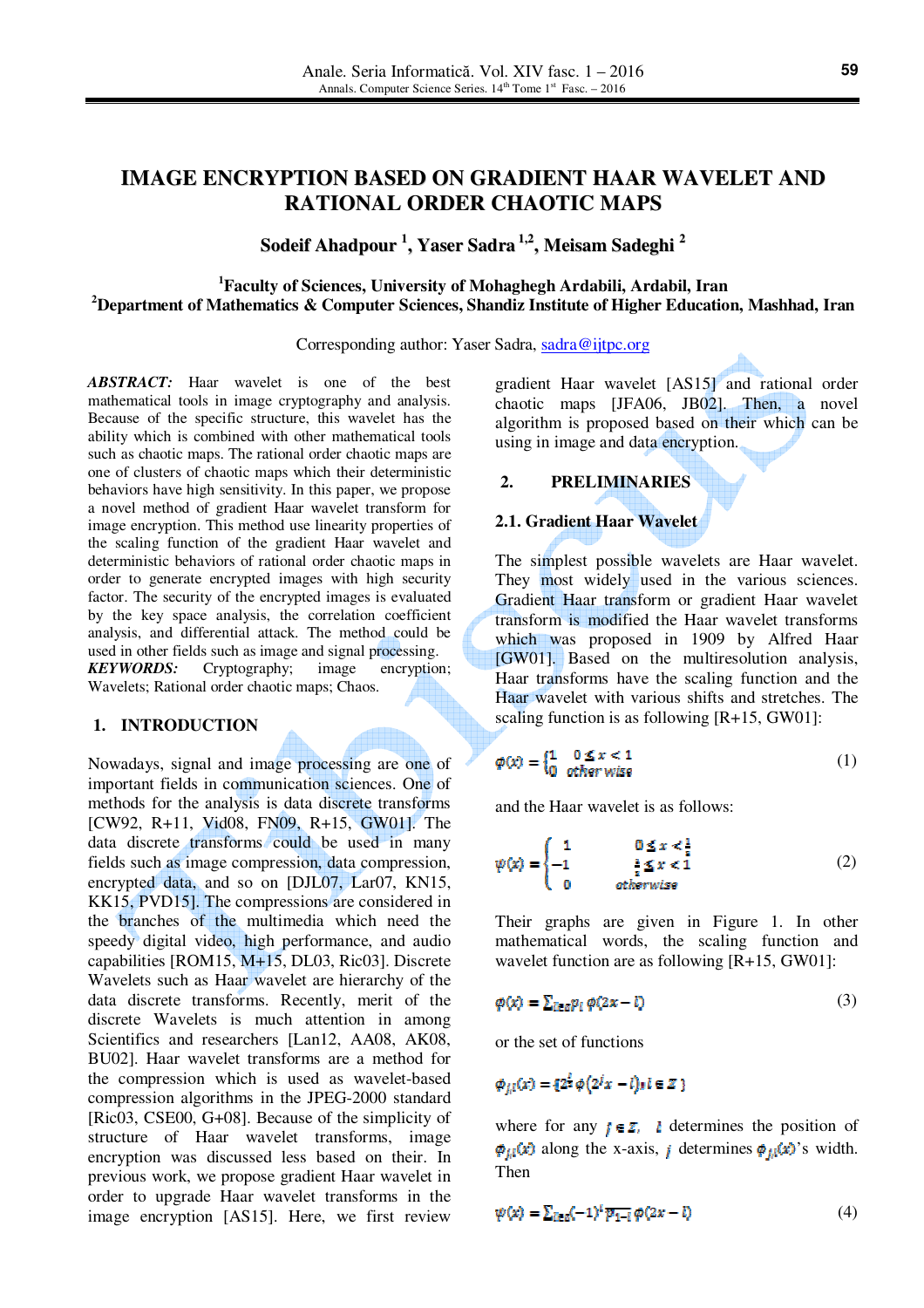that the  $\tilde{p}_i$  coefficients in here are called scaling function coefficients and are as following:

$$
p_i = 2 \int_{-\infty}^{\infty} \phi(x) \overline{\phi(2x-l)} dx
$$
 and  $\overline{\beta}_i = 2\overline{x} p_i$ .

The Haar scaling function and wavelet function are defined as  $(p_0 = p_1 = 1)$  [GW01]

$$
\phi(x) = \phi(2x) + \phi(2x - 1) \n\psi(x) = \phi(2x) - \phi(2x - 1)
$$



**Fig. 1. Graph of**  $\phi(x)$  **and**  $\psi(x)$  **of Haar wavelet** 

Since the scaling function coefficients of Haar wavelet are constant values [GW01]  $(p_0 = p_1 = 1)$ , the Haar wavelet transform is used less in cryptography. Therefore, researchers usually use of the Haar wavelet transforms in cryptography based on the hybrid methods [TA14, HS11, CL02]. In previous work [AS15], we introduced gradient Haar wavelets transform which the scaling function and the wavelet function are not constant values. In other word, the scaling function of gradient Haar wavelet changed as a sloping step function [AS15]:

$$
\phi(x) = \begin{cases} \lambda \left(x - \frac{1}{x}\right) + 1 & 0 \le x < 1 \\ 0 & \text{other wise} \end{cases}
$$
 (5)

Where  $\lambda$  is line slop and  $-2 \leq \lambda \leq 2$ . In result, the gradient Haar wavelet is as follows []:

$$
\psi(x) = \begin{cases}\n\frac{\lambda^2}{24} + \frac{\lambda}{4} + 1 & 0 \le x < \frac{3}{2} \\
-\frac{\lambda^2}{24} - \frac{\lambda}{4} + 1 & \frac{3\lambda}{2} + 1 \\
0 & \text{otherwise}\n\end{cases}
$$
\n
$$
(6)
$$

In other mathematical word, the scaling function and wavelet function of the gradient Haar wavelet transform are as follows:

$$
\varphi(x) = \left(\frac{\lambda^2}{24} - \frac{\lambda}{4} + 1\right)\varphi(2x) + \left(\frac{\lambda^2}{24} + \frac{\lambda}{4} + 1\right)\varphi(2x - 1)
$$
  
\n
$$
\psi(x) = \left(\frac{\lambda^2}{24} + \frac{\lambda}{4} + 1\right)\varphi(2x) - \left(\frac{\lambda^2}{24} - \frac{\lambda}{4} + 1\right)\varphi(2x - 1)
$$
  
\n
$$
p_0 = \frac{\lambda^2}{24} - \frac{\lambda}{4} + 1, \ p_1 = \frac{\lambda^2}{24} + \frac{\lambda}{4} + 1 \tag{7}
$$

which the functions are the Haar wavelet functions if be  $\lambda = 0$ . The graphs of the new scaling function and function of wavelet are given in Figure 2.



**wavelet** 

Using the tensor product of one-dimensional wavelets could be created two-dimension gradient Haar wavelet. Consequently, the multiresolution analysis on a two-dimension signal  $f_{n,n}$  is as following [GW01]:

$$
f_{n,n} = LL_{n-1,n-1} + LH_{n-1,n-1} + HL_{n-1,n-1} + HH_{n-1,n-1}
$$

Where  $LL_{n-1,n-1}$ ,  $LL_{n-1,n-1}$ ,  $HL_{n-1,n-1}$ , and  $HH_{n-1,n-1}$ are respectively the linear combinations of

 $\psi(2^{n-1}x-l)f_{n,n}(x,y)\psi(2^{n-1}y-l),$  $\psi(2^{n-1}x-l)f_{nn}(x,y)\phi(2^{n-1}y-l),$  $\phi(2^{n-1}x-l)f_{nn}(x,y)\psi\big(2^{n-1}y-l\big),$ and  $\phi(2^{n-1}x - l)f_{n,n}(x, y)\phi(2^{n-1}y - l)$ 

Here, L is approximation sequence or low-pass filter in horizontal, and also H is details sequence or highpass filter in horizontal or vertical directions of the matrix 6, [AS15]. In the image analysis application, a two-dimension signal  $f_{\text{max}}$  can be a plain image. According to the above, the two-dimension gradient Haar wavelet obtained. An example of a  $4 \times 4$ gradient Haar transformation matrix is as following [AS15]:

$$
H_{4 \times 4} = \begin{vmatrix} (\widetilde{p}_{0}^{2})^{2} & \widetilde{p}_{0}^{2} \widetilde{p}_{1}^{2} & \widetilde{p}_{1}^{2} \widetilde{p}_{0}^{2} & (\widetilde{p}_{1}^{2})^{2} \\ \widetilde{p}_{1}^{2} \widetilde{p}_{0}^{2} & (\widetilde{p}_{1}^{2})^{2} & -(\widetilde{p}_{0}^{2})^{2} & -\widetilde{p}_{0}^{2} \widetilde{p}_{1}^{2} \\ \widetilde{p}_{1}^{2} & -\widetilde{p}_{0}^{2} & 0 & 0 \\ 0 & 0 & \widetilde{p}_{1}^{2} & -\widetilde{p}_{0}^{2} \end{vmatrix}
$$
(8)

where the  $\vec{p}_i = \frac{p_i}{\sqrt{2}}$  coefficients are scaling function coefficients. Thus, we obtained a two-dimension gradient Haar wavelet transform with variable scaling function coefficients. The two-dimensional gradient wavelet transform decomposes the plain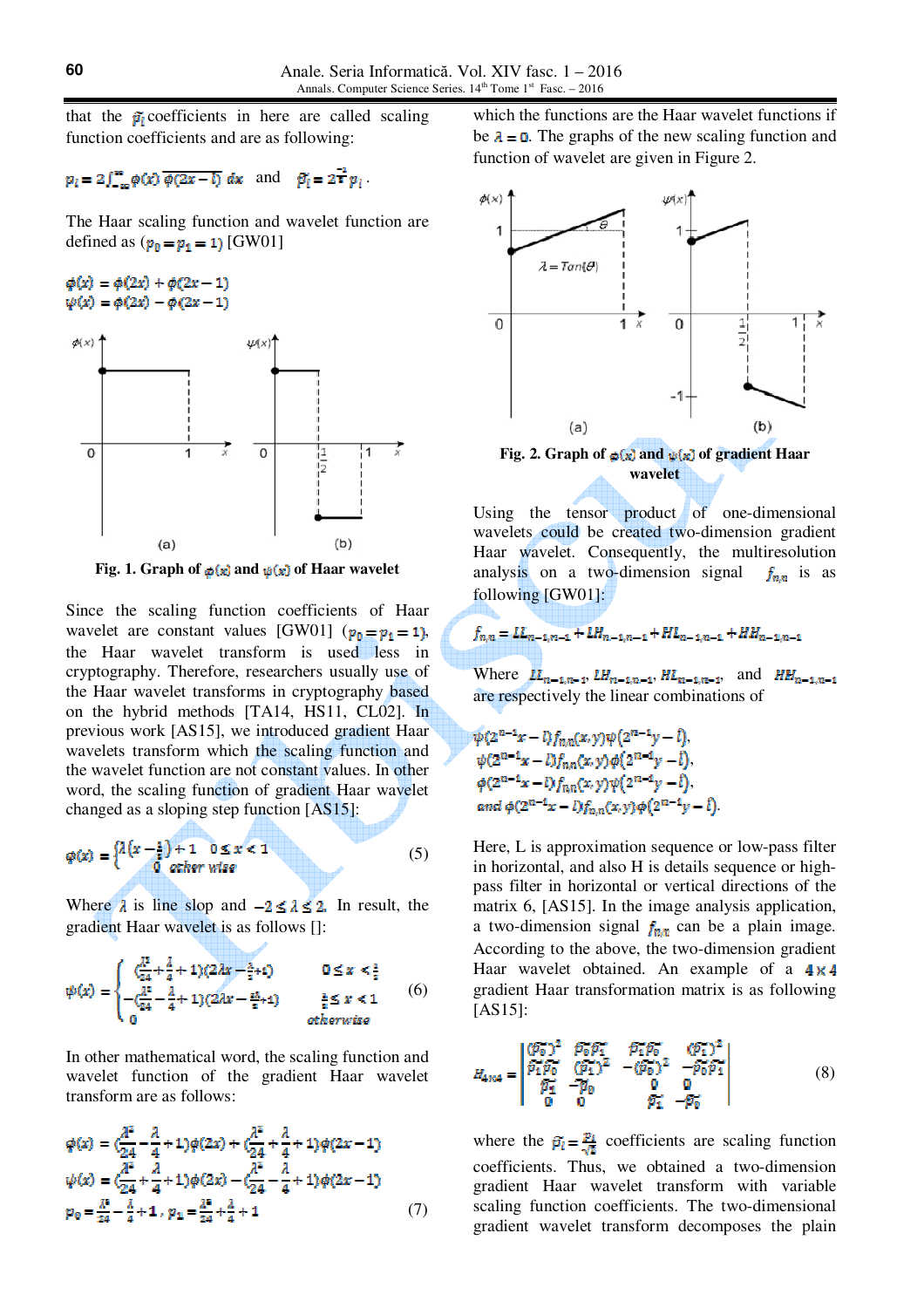image to four sub-images (LL, LH, HL, and HH). The LL image can be decomposed to four new subimages which make a tree of sub-images as shown in Figure 3. The Haar gradient transform can be presented in matrix form  $F = GMG<sup>T</sup>$  where M is a  $n \times n$  plain matrix, G is a  $n \times n$  gradient Haar transform matrix, and F is the  $n \times n$  resulting transform matrix.

### **2.2.The rational order chaotic maps**

The rational order chaotic maps are one of clusters of the one-parameter chaotic maps which their deterministic behaviors have high sensitivity [JFA06]. The rational order chaotic maps are as the ratio of polynomials of degree N [JFA06, JB02].

$$
\varphi_N(x,a) = \frac{a^2 \left(1 + (-1)^N F_1^2(-N, N, \frac{1}{2}, x)\right)}{(a^2 + 1) + (a^2 - 1)(-1)^N F_1^2(-N, N, \frac{1}{2}, x)}
$$

where *N* is an integer greater than 1. Here, we use the rational order chaotic map with  $N=2$  which is as following:

$$
\varphi_2(x, a) = \frac{a^2(2x - 1)^2}{4x(1 - x) + a^2(2x - 1)^2}
$$

Hence, the chaotic map can be as a chaotic generator in image encryption:

$$
x_{n+1} = \varphi_2(x_n, a) \tag{9}
$$

where  $\alpha$  is the chaotic control parameter.

# **2.3.Chaotic gradient Haar Wavelet Transform**

We introduce chaotic gradient Haar wavelet transform with variable scaling function coefficients which is a new method in image encryption [AS15]. We focus on the chaotic gradient Haar wavelet in two-dimension and use the rational order chaotic maps to generate  $\epsilon$ . Consequently, we have a chaotic gradient Haar transformation matrix from variable scaling function coefficients  $\hat{p}_i$ . A 4 x 4 chaotic gradient Haar transformation matrix is as following



As an example, we obtain a  $4 \times 4$  chaotic gradient Haar transformation matrix with proposed control parameters of the rational chaotic maps (Eq.9) as:

$$
\{x_0 = 0.6, \alpha = 2\}.
$$

Then,

| $s_1 = 0.143$ | $s_x=0.806$   | $s_{2} = 0.706$ $s_{4} = 0.451$ \                                        |
|---------------|---------------|--------------------------------------------------------------------------|
| ) $s_5=0.037$ | $s_8 = 0.960$ | $s_7 = 0.956$ $s_8 = 0.952$ (                                            |
| $s_9 = 0.947$ |               | $s_{10} = 0.941$ $s_{11} = 0.934$ $s_{12} = 0.925$                       |
|               |               | $N_{s_{12}} = 0.912$ $s_{14} = 0.895$ $s_{15} = 0.869$ $s_{16} = 0.8277$ |

Consequently, we have:



We can develop the transformation matrix to a  $n \times n$ chaotic gradient Haar transformation matrix.



**Fig. 3. (a) The plain image ''Einstein.bmp''. (b) Two levels Haar wavelet decomposition of the plain image ''Einstein.bmp''. (c) Two dimensional 2-leveles gradient Haar wavelet decomposition** 

Here, we are made a chaotic gradient Haar wavelet transformation. Using this method, contrast ratio (brightness) of the sub-images has randomly changed in horizontal and vertical (see Fig. 3 (b)).

# **3. PROPOSED IMAGE ENCRYPTION ALGORITHM**

In order to encrypt image, we will describe the proposed encryption method for images based on the chaotic gradient Haar wavelet transforms (CGHWT). Fig. 4 displays the block diagram of the proposed encryption method. In the algorithm just suffice which we use only 1-level 2D wavelet transform.

The encrypted image is produced by the following steps:

**Step 1.** Input plain image  $\vec{p}$  with size  $m \times n$  and then we produce secret keys based on pixels of the plain image as follows:

$$
\lambda_N = mod \left( \sum_{i=1}^{m} P(i,N) \cdot \left( \frac{\sum_{i=1}^{m} \sum_{j=1}^{n} P(i,j)}{\sum_{i=1}^{m} P(i)} \right) \bigoplus 255 \tag{11}
$$

$$
\mu_N = mod \left( \sum_{j=1}^n P(N, j) \right) \cdot \left| \frac{\sum_{i=1}^n \sum_{j=1}^n P(i, j)}{m \times n} \right| \right) \oplus 255 \tag{12}
$$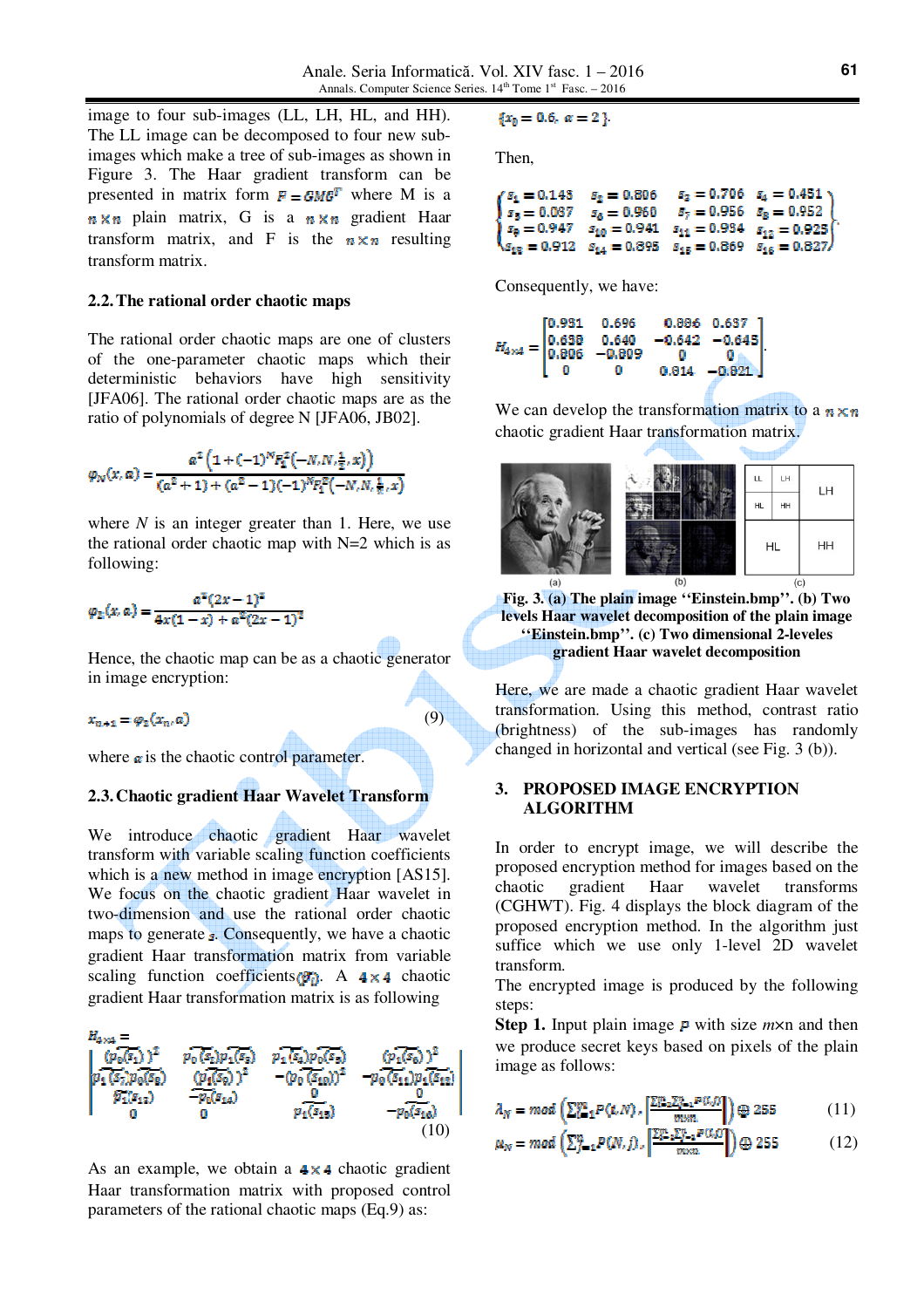

**Fig. 4. The block diagram of the proposed encryption**

where  $\oplus$  represents the bitwise XOR operator and index N is degree of polynomials of the rational order chaotic map. Next, we produce initial and control parameters  $\mathbf{x}^{\prime}$  and  $\mathbf{\alpha}$  of the rational order chaotic map based on secret keys  $\lambda_N$  and  $\mu_N$ .

$$
\mathbf{x}_k = (\lambda_N \oplus \mu_N)/255 \tag{13}
$$

$$
\alpha_k = N(1 + x_k) \tag{14}
$$

Where index *k* is number of key streams (S**1**, S**2**, and S**3**). Then, the key streams are produced by the initial and control parameters and the rational order chaotic map.

**Step 2.** Produce a 2D chaotic gradient Haar wavelet transform (CGHWT) matrix from variable scaling

function coefficients  $\{\hat{p}_i(s_1, t)|t = 1, ..., m \times n\}$  based on key stream *S1*. Next, decompose plain image with 1 level 2D CGHWT in order to compute the approximation coefficients matrix LL, and details coefficients matrices LH, HL, and HH. The Fig 2 and 3 show which the contrast ratios of the subimages has randomly changed in horizontal and vertical. The value of average of the contrast ratio is computed to each row and column. Then, the contrast ratios of the sub-images sort once horizontally and one again vertically based on the value of average of them.

**Step 3.** Produce a 2D inverse chaotic gradient Haar wavelet transform (ICGHWT) matrix from variable scaling function coefficients  $\{\widetilde{p}_i(s_2)\}_{t=1,\dots,m} \times n\}$ based on key stream *S2*. Next, apply the 1-level 2D inverse chaotic gradient Haar wavelet transform (ICGHWT) in order to produce gradient image  $\mathcal{C}$ .

**Step 4.** An encrypted image is produ**c**ed from combination the gradient image and the key stream *S3*  ${S3_r}{t = 1, ..., m \times n}$  as following:

# $E(i, j) = G(i, j) \oplus [S3, X255]$

where  $\bigoplus$  represents the bitwise XOR operator. Consequently, an encrypted image *E* is obtained by this method. It resists every security and statistical attacks due to having many initial and control parameters. The decryption process can be almost the same as the encryption but with reverse steps (see Fig. 5).



**Fig. 5. Encryption and decryption of plain images (Einstein, Ferdowsi, Rostam, and Pepper) in the proposed method: (a) plain images; (b) gradient images; (c) encrypted images; (d) decrypted images**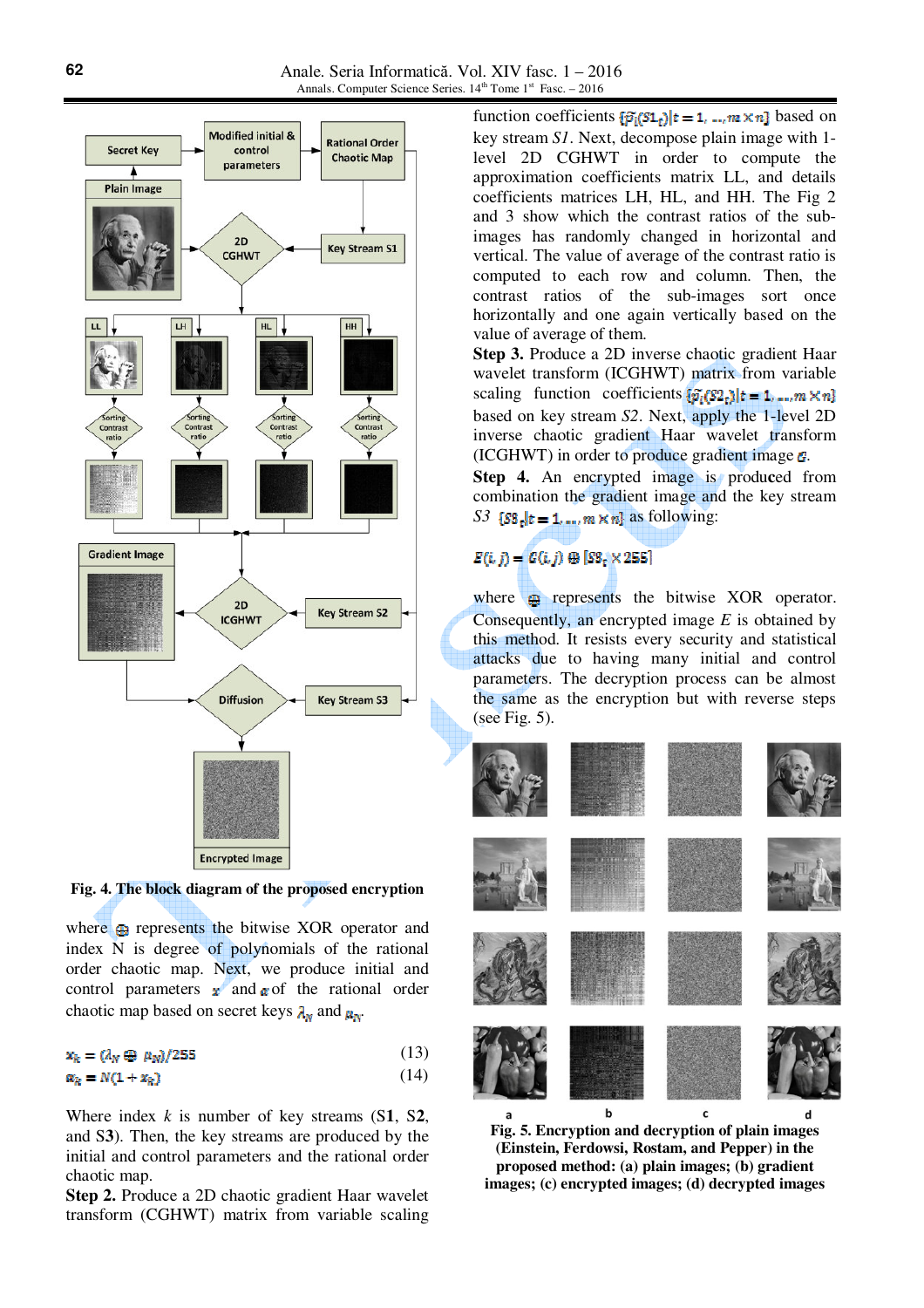## **4. EXPERIMENTAL RESULTS AND PERFORMANCE ANALYSIS**

The most important part of an image encryption is security. Then, a complete analysis should apply to ensure security of the encrypted images of the proposed method. Here, based on performance analysis, we show that the encrypted image are resistant versus various cryptographically attacks.

# **4.1.Key Space**

The key space analysis is one of the mathematical methods to check security. The key space should be large enough which encrypted image can resist brute-force attacks. The secret keys should be specific enough to the encryption algorithm [PMJ12, B+07]. As mentioned in Section 3, the secret keys and key streams are all double precision real numbers. Based on the IEEE floating point standard [F+12], the computational precision of the 64 bit double precision number is about  $10^{-15}$ . In this method, there are four initial and control parameters at least in the interval 0 to 1 that were used two times in chaotic gradient Haar wavelet transforms. Hence, the size of secret key is much larger than  $2^{398}$ . Such a big key space is large enough to defeat bruteforce by any super computer today.

### **4.2.Histogram**

The histogram is the mathematical method to illustrate pixel's contrast ratio distribution of the images. Here, we use the images with different pixel's contrast ratio distributions to investigate ability of encrypting of the proposed algorithm. The histograms are shown in Figs. 6. The histogram of the encrypted images is substantially different from the histogram of the plain images. As we know, the uniform pixel's contrast ratio distribution is one of the properties of the encrypted image which the encrypted images of the proposed algorithm sufficiently have its. In addition, the table 1 shows that the average pixel intensities for all of the encrypted images are nearly equal and equal to the average value of pixels. Consequently, they do not provide any useful information to perform any statistical analysis attack on the encrypted images.

**Table 1. The average pixel intensity for plain images and encrypted images** 

| and the ypita images |                             |                        |  |  |
|----------------------|-----------------------------|------------------------|--|--|
| <b>Images</b>        | The average pixel intensity |                        |  |  |
|                      | <b>Plain image</b>          | <b>Encrypted image</b> |  |  |
| <b>Einstein</b>      | 98.05                       | 127.15                 |  |  |
| Ferdowsi             | 130.15                      | 127.81                 |  |  |
| <b>Rostam</b>        | 120.97                      | 127.48                 |  |  |
| <b>Pepper</b>        | 43.28                       | 127.98                 |  |  |



**Fig. 6. Histograms of images (Einstein, Ferdowsi, Rostam, and Pepper): (a) plain images; (b) encrypted images**

## **4.3.Information Entropy**

One of the characteristics of the randomness is entropy [F+12]. Information entropy is a mathematical entropy to measure the value of disorder of the storage and the data communication which defined by Claude E. Shannon in 1949 [Sha49, B+07]. The pixels of the encrypted image can have the number of different values (p). Suppose  $N_i$  is the amount of pixels of the encrypted image that values are  $0, 1, ..., p-1$ , and also, the total amount of pixels of the encrypted image is N. The information entropy of the encrypted image is defined as

$$
H = \sum_{i=0}^{p-1} \frac{N_i}{N} \log_2 \frac{N}{N_i}
$$

in the interval  $[0, \log_2 p]$ . A method to scale the information entropy is normalized information entropy. In result, the normalized information entropy of the encrypted image is defined as

$$
H = \frac{\sum_{i=0}^{p-1} \frac{N_i}{N} \log_2 \frac{N_i}{N_i}}{\log_2 p}
$$

in the interval [0,1]. The normalized entropy should be equal to one if the intensities of encrypted pixels had equal probability. In proposed method, the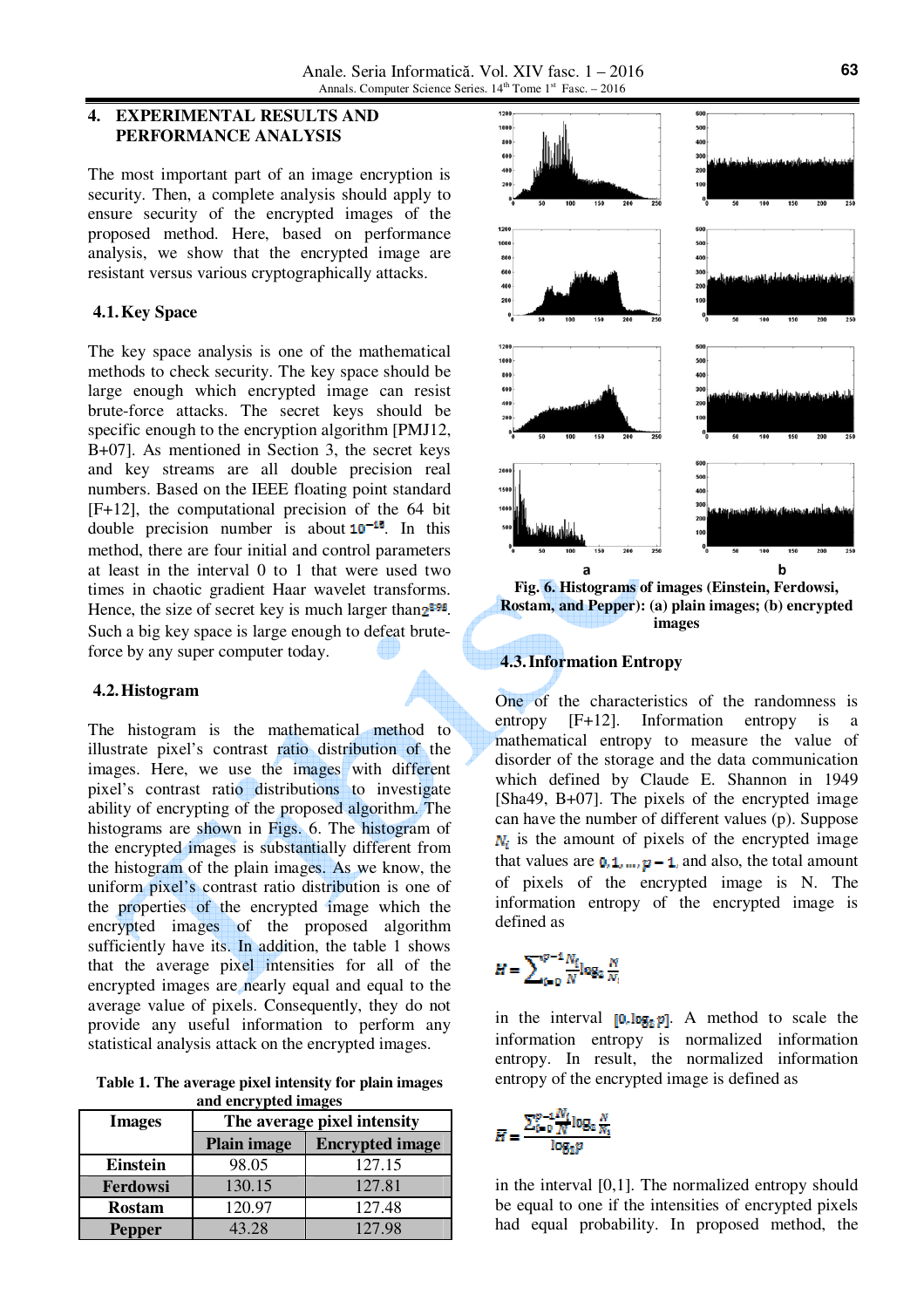normalized entropy of encrypted images has values close to one, ranging from 0.9967 to 0.9999. Therefore, our encrypted images are nearly a random source with equal probability. Consequently, the proposed method is secure versus the entropy attack which agrees with the uniformity of histograms of the encrypted images (see Fig. 6).

### **4.4.Correlation Coefficient**

In order to explain the values of uncorrelation between the pixels of encrypted image, the mathematical analysis performs on the encrypted image. The correlation coefficient analysis illustrates the correlation between two adjacent pixels in plain image and encrypted image. We randomly select 3000 pairs of two adjacent pixels (in horizontal, vertical, and diagonal direction) from plain image and encrypted image. The correlation coefficients are based on the following two equations, respectively (see Table 2) [SFM06, B+07]:

$$
Cov(x, y) = \frac{1}{N} \sum_{i=1}^{N} (x_i - E(x)) (y_i - E(y)),
$$
  

$$
r_{xy} = \frac{cov(x, y)}{(v(x))\overline{x}(v(y))}.
$$

where

$$
E(x) = \frac{1}{N} \sum_{i=1}^{N} (x_i), D(x) = \frac{1}{N} \sum_{i=1}^{N} (x_i - E(x))^2
$$

That the estimation of mathematical expectations of x is  $E(x)$ , and the estimation of variance of x is  $D(x)$ , and also the estimation of covariance between x and  $y$  is  $Cov(x,y)$ . In addition, x and  $y$  in the image are grey scale values of two adjacent pixels [SFM06, ASA12].

**Table 2. Correlation coefficients of two adjacent pixels in the plain images and the encrypted images** 

| <b>Direction</b> | <b>Plain Images</b>     |                                 |        |        |
|------------------|-------------------------|---------------------------------|--------|--------|
|                  |                         | <b>Einstein Ferdowsi Rostam</b> |        | Pepper |
| Horizontal       | 0.934                   | 0.984                           | 0.935  | 0.923  |
| <b>Vertical</b>  | 0.963                   | 0.946                           | 0.947  | 0.911  |
| <b>Diagonal</b>  | 0.940                   | 0.937                           | 0.969  | 0.918  |
|                  | <b>Encrypted Images</b> |                                 |        |        |
| Horizontal       | 0.0056                  | 0.0027                          | 0.0015 | 0.0043 |
| <b>Vertical</b>  | 0.0031                  | 0.0019                          | 0.0045 | 0.0087 |
| <b>Diagonal</b>  | 0.012                   | 0.0056                          | 0.0073 | 0.0042 |

#### **4.5.Differential attack**

Based on investigating value of sensitivity to the difference of two encrypted images, hackers always try to discover a relationship between the images [ASA12]. Hackers apperceive the changes of the

encrypted image based on the little change such as modifying one pixel of the plain image [CMC04, ASA12]. They study the influence of one pixel change on the whole encrypted image by the proposed method, two current measures are used: First, the number of pixels change rate (NPCR) that attempts for the number of pixels change rate while

one pixel of plain image is changed. Second, the unified average changing intensity (UACI) that measures the average intensity of differences between the plain image and encrypted image.

The NPCR and The UACI are applied to test the influence of one pixel change on the whole of the image encrypted and can be defined as following [MS11]:

$$
NPCR = \frac{\sum_{i,j} D(i,j)}{w \times h} \times 100\%
$$
  

$$
UACI = \frac{1}{w \times h} \left[ \sum_{i,j} \frac{C_1(i,j) - C_2(i,j)}{255} \right] \times 100\%
$$

where h and w are the height and the width of  $C_1$ or  $c_1$ . The  $c_1$  and  $c_2$  are two encrypted images whose corresponding plain images have the same size only and also have one pixel difference. The  $c_1(i,j)$  and  $c_2(i, j)$  are grey scale values of the pixels at grid  $(i, j)$ . The  $p(t, j)$  determined by  $c_1(t, j)$  and  $c_2(t, j)$ . If  $c_1(t, j) = c_2(t, j)$ , in result,  $D(t, j) = 1$ ; otherwise,  $\mathbf{D}(\mathbf{i}, \mathbf{j}) = 0$ . We have tried some tests on the proposed algorithm (256 grey scale image of size  $256 \times 256$ ) to discover the scope of change made by one pixel change in the plain image (see Table 3). The results explain that the proposed algorithm can survive differential attack.

**Table 3. Results of the differential attack in the encrypted images (Minimum, maximum and average NPCR and UACI)** 

| INFUN AHU UAUI) |        |                              |        |               |  |  |  |
|-----------------|--------|------------------------------|--------|---------------|--|--|--|
| <b>Tests</b>    |        | Einstein   Ferdowsi   Rostam |        | <b>Pepper</b> |  |  |  |
| NPCR%           |        |                              |        |               |  |  |  |
| min:            | 98.885 | 99.546                       | 98.653 | 99.185        |  |  |  |
| max:            | 99.125 | 98.876                       | 98.654 | 98.249        |  |  |  |
| average:        | 99.005 | 99.128                       | 99.914 | 99.029        |  |  |  |
| UACI%           |        |                              |        |               |  |  |  |
| min:            | 25.428 | 27.682                       | 35.351 | 32.057        |  |  |  |
| max:            | 25.519 | 27.271                       | 35.954 | 31.817        |  |  |  |
| average:        | 25.374 | 27.513                       | 35.196 | 32.148        |  |  |  |

### **5. CONCLUSION**

We have introduced a new method to image encryption. The proposed method used flexibility of the gradient Haar wavelet transform and chaotic property of the rational order chaotic maps to produce the encrypted images. The method can be used in other fields such as image compression. The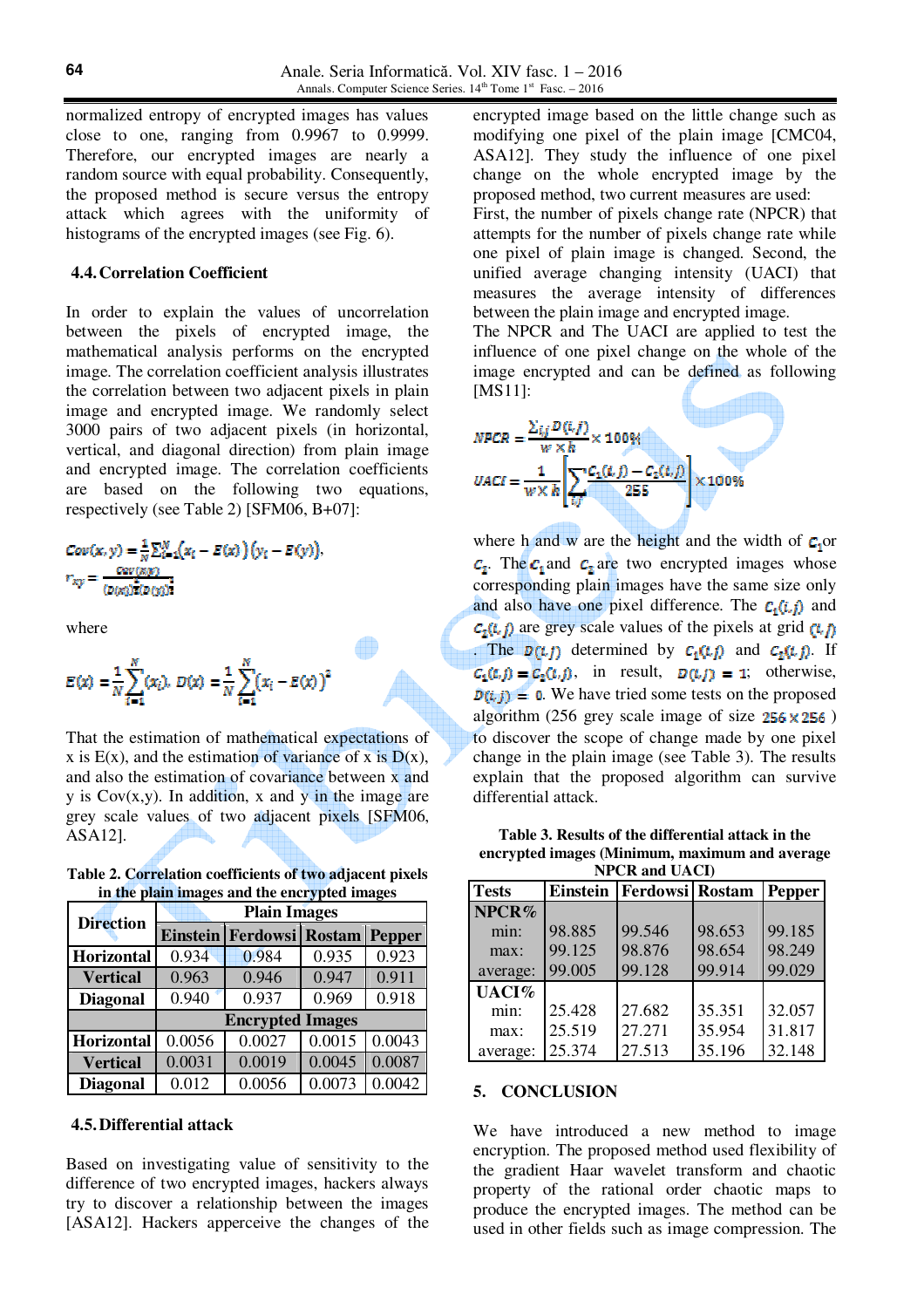experiment results have illustrated the method which could be used in image encryption. Meantime, it is an efficient method for practical application in image processing and also real time transmission system.

### **REFERENCES**

- [AA08] **S. Agreste, G. Andaloro** *A new approach to pre-processing digital image for wavelet-based watermark*. Journal of Computational and Applied Mathematics. Vol 221, pp.274–283, 2008.
- [AK08] **I. C. Atkinsona, F. Kamalabadi** *Basis selection for wavelet processing of sparse signals*. Signal Processing. Vol 50, pp.2340–2345, 2008.
- [AS15] **S. Ahadpour, Y. Sadra** *Chaotic trigonometric haar wavelet with focus on image encryption*, arXiv:1501.00166, 2015.
- [ASA12] **S. Ahadpour, Y. Sadra, Z. ArastehFard** - *A novel chaotic encryption scheme based on pseudorandom bit padding*. IJCSI International Journal of Computer Science Issues. Vol. 9, pp. 449-456, 2012.
- [BN09] **A. Boggess, F. J. Narcowich** *First Course in Wavelets with Fourier Analysis*, 2nd Edition. ISBN: 978-0- 470-43117-7, 2009.
- [BU02] **T. Blu, M. Unser** *Wavelets, Fractals and Radial Basis Functions*, **IEEE** Transactions on Signal Processing, Vol. 50, pp. 543–553, 2002.
- [B+07] **S. Behnia, A. Akhshani, S. Ahadpour, H. Mahmodi, A. Akhavan** - *A fast chaotic encryptions cheme based on piece wise nonlinear chaotic maps*, Physics Letters A, Vol. 366, pp. 391– 396, 2007.
- [CL02] **L. Y. Chung , Ch. H. Lien** *A novel symmetric cryptography based on the hybrid Haar wavelets encoder and chaotic masking scheme*. Industrial Electronics, IEEE Transactions on. Vol 49, pp. 933-944, 2002.
- [CMC04] **G. Chen, Y. Mao, C. K. Chui** *A symmetric image encryption scheme based on 3D chaotic cat maps*, Chaos Solitons Fractals, Vol. 21, pp. 749-761, 2004.
- [CSE00] **C. Christopoulos, A. Skodras, T. Ebrahimi** - *The JPEG2000 Still Image Coding System: an Overview*. IEEE Transactions on Consumer Electronics, Vol. 46, pp. 1103–1127, 2000.
- [CW92] **R. R. Coifman, M. V. Wickerhauser** *Entropy-based algorithms for best basis selection*, IEEE Transactions on Information Theory, v.38 n.2, p.713- 718, 1992.
- [DJL97] **R. A. DeVore, B. Jawerth, B. J. Lucier** - *Image Compression through Wavelet Transform Coding*. IEEE Trans. Info. Theory. Vol. 38(2), pp.719–746, 1997.
- [DL03] **I. Drori, D. Lischinski** *Fast Multiresolution Image Operations in the Wavelet Domain*. IEEE Transactions on Visualization and Computer Graphics. Vol. 9(3), pp. 395– 411, 2003.
- [F+12] **C. Fu, J. Chen, H. Zou, W. Meng, Y. Zhan, Y. Yu** - *Chaos-based digital image encryption scheme with an improved diffusion strategy*, Opt. Express 20 (3) 2363–2378, 2012.
- [GW01] **R. C. Gonzalez, R. E. Woods** *Digital Image Processing*. ISBN 0-201-18075- 8, 2001.
- [G+08] **Sh. M. Guo, W. H. Chang, J. S. H. Tsai, B. L. Zhuang, L. Ch. Chen** - *JPEG 2000 wavelet filter design framework with chaos evolutionary programming*. Signal Processing. Vol 88, pp.2542–2553, 2008.
- [HS11] **Y. H. Huang, J. H. Syue** *Reversible secret image sharing based on Shamir's scheme with discrete haar wavelet transform*. Electrical and Control Engineering (ICECE), 2011 International Conference on**.** pp. 1250- 1253, 2011.